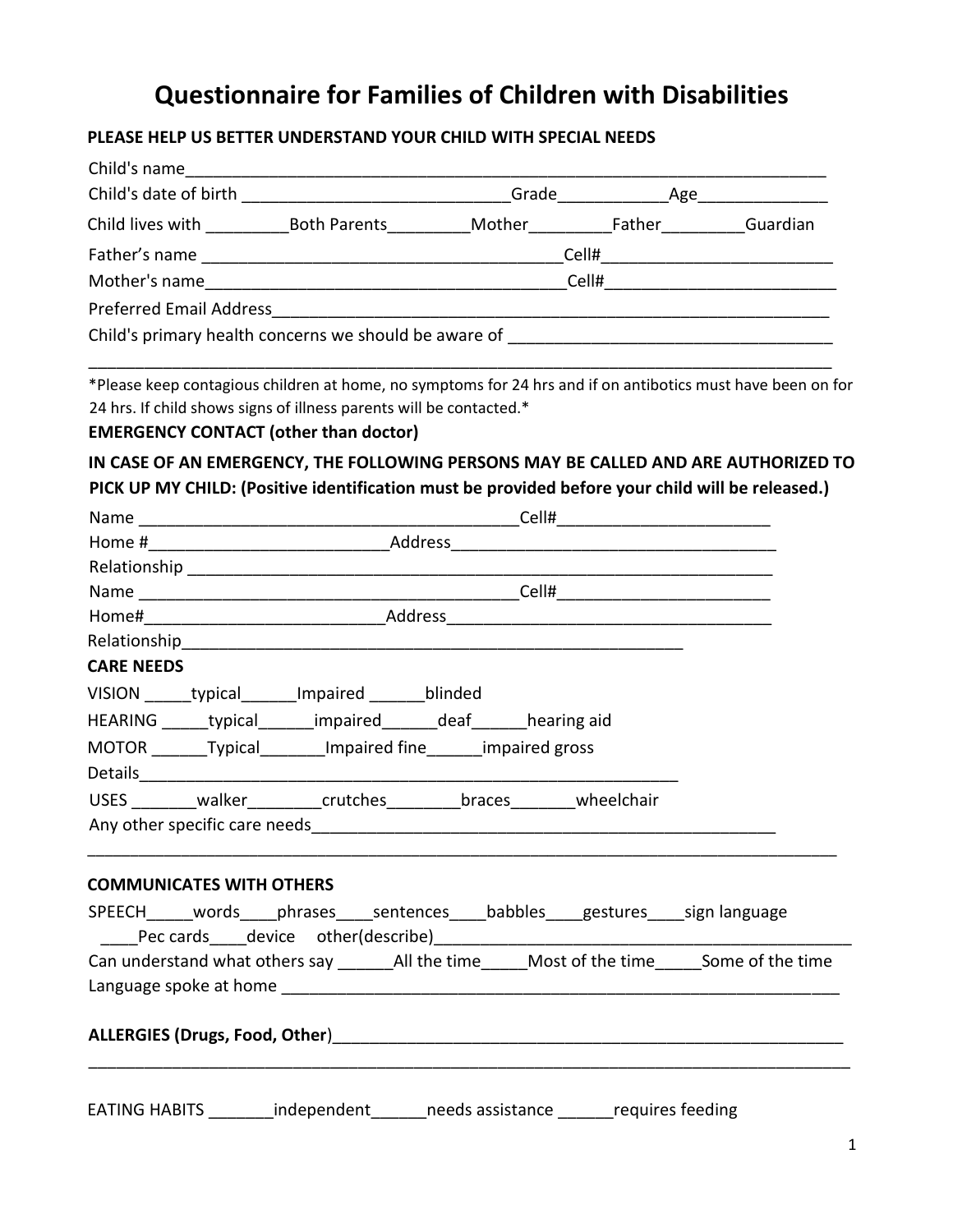| <b>FAVORITE SNACK FOODS</b>                                       |                                                                                                                                                                                                           |                                                                                                                                                                                                    |
|-------------------------------------------------------------------|-----------------------------------------------------------------------------------------------------------------------------------------------------------------------------------------------------------|----------------------------------------------------------------------------------------------------------------------------------------------------------------------------------------------------|
|                                                                   | Potty trained needs assistance                                                                                                                                                                            | <b>TOILETING SKILLS</b> (Note: Parents will be called to perform all assisted toileting needs)<br>____toilets independently _______currently being potty trained                                   |
|                                                                   |                                                                                                                                                                                                           |                                                                                                                                                                                                    |
|                                                                   |                                                                                                                                                                                                           |                                                                                                                                                                                                    |
| <b>BEHAVIOR</b> (check all that apply)                            | Adapts to new situations well<br>Adapts to new situations w/difficulty<br>______ sometime destructive_______Sometimes threatens others<br>Sometimes hits/bites/self injuries<br>sometimes attempts to run | Responds to correction well_______ responds to correction with difficulty                                                                                                                          |
| My child lets someone know what he/she wants or needs by          |                                                                                                                                                                                                           |                                                                                                                                                                                                    |
|                                                                   |                                                                                                                                                                                                           |                                                                                                                                                                                                    |
|                                                                   |                                                                                                                                                                                                           |                                                                                                                                                                                                    |
| and agree to the provisions.                                      |                                                                                                                                                                                                           | PERMISSION/AUTHORIZATION AGREEMENT: Please read the following statements carefully. initial<br>in the space beside each statement and sign at the bottom indicating that you have read, understand |
| needs and accept full responsibility for any missing information. |                                                                                                                                                                                                           | I have fully disclosed to First Baptist Jensen Beach all pertinent facts about my child's special                                                                                                  |

2